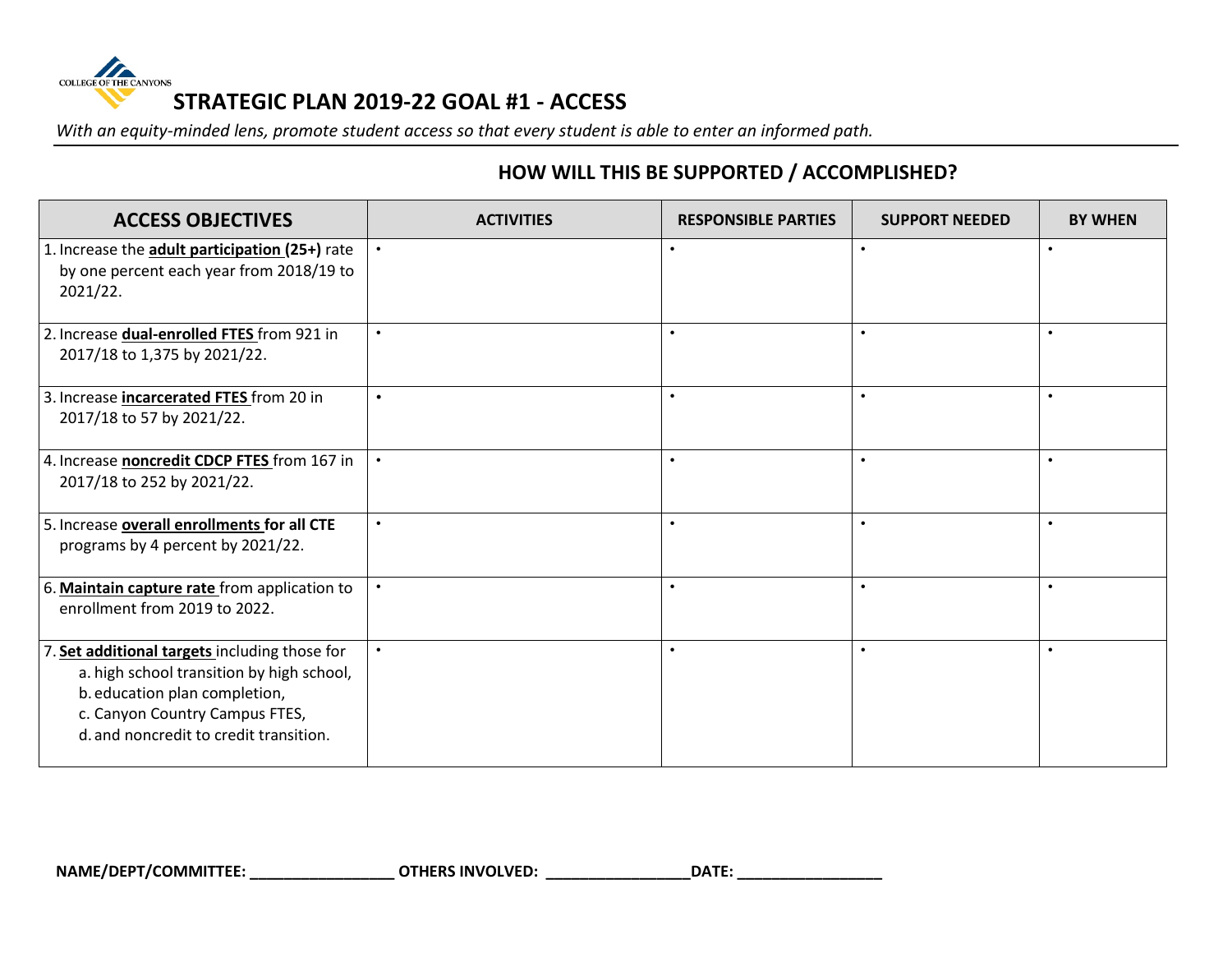

*Cultivate an equitable, inclusive, and welcoming environment that supports teaching and learning, fosters engagement, promotes belonging, values diversity, and sustains well-being at our campuses. Set numerical goals for the following:*

|    | <b>ENGAGEMENT OBJECTIVES</b>                 | <b>ACTIVITIES/NUMERICAL GOALS</b> | <b>RESPONSIBLE PARTIES</b> | <b>SUPPORT NEEDED</b> | <b>BY WHEN</b> |
|----|----------------------------------------------|-----------------------------------|----------------------------|-----------------------|----------------|
|    | 1. Increase diversity of hiring.             | $\bullet$                         |                            |                       | $\bullet$      |
|    |                                              |                                   |                            |                       |                |
| 2. | Increase student participation in civic,     |                                   |                            |                       |                |
|    | social, global, and cultural engagement.     |                                   |                            |                       |                |
| 3. | Increase faculty, staff, and                 | $\bullet$                         |                            |                       |                |
|    | administrator participation in civic,        |                                   |                            |                       |                |
|    | social, and cultural engagement.             |                                   |                            |                       |                |
|    | 4. Increase the percent of students who      | $\bullet$                         |                            |                       | $\bullet$      |
|    | participate in campus life.                  |                                   |                            |                       |                |
| 5. | Increase the percent of faculty, staff,      |                                   |                            |                       | $\bullet$      |
|    | and administrators who participate in        |                                   |                            |                       |                |
|    | campus life.                                 |                                   |                            |                       |                |
| 6. | Decrease the number of students who          | $\bullet$                         |                            |                       | $\bullet$      |
|    | are food and housing insecure.               |                                   |                            |                       |                |
|    | Increase the number of students who          |                                   |                            |                       |                |
|    | engage with <b>mental health services</b> at |                                   |                            |                       |                |
|    | VLC/CCC/OLC.                                 |                                   |                            |                       |                |
| 8. | Increase employee well-being and             | $\bullet$                         |                            |                       | $\bullet$      |
|    | satisfaction.                                |                                   |                            |                       |                |
| 9. | Increase <b>interconnectedness</b> through   | $\bullet$                         |                            |                       | $\bullet$      |
|    | dialogue and collaboration.                  |                                   |                            |                       |                |
|    | 10. Increase participation in student        | $\bullet$                         |                            |                       | $\bullet$      |
|    | support services.                            |                                   |                            |                       |                |

## **HOW WILL THIS BE SUPPORTED / ACCOMPLISHED?**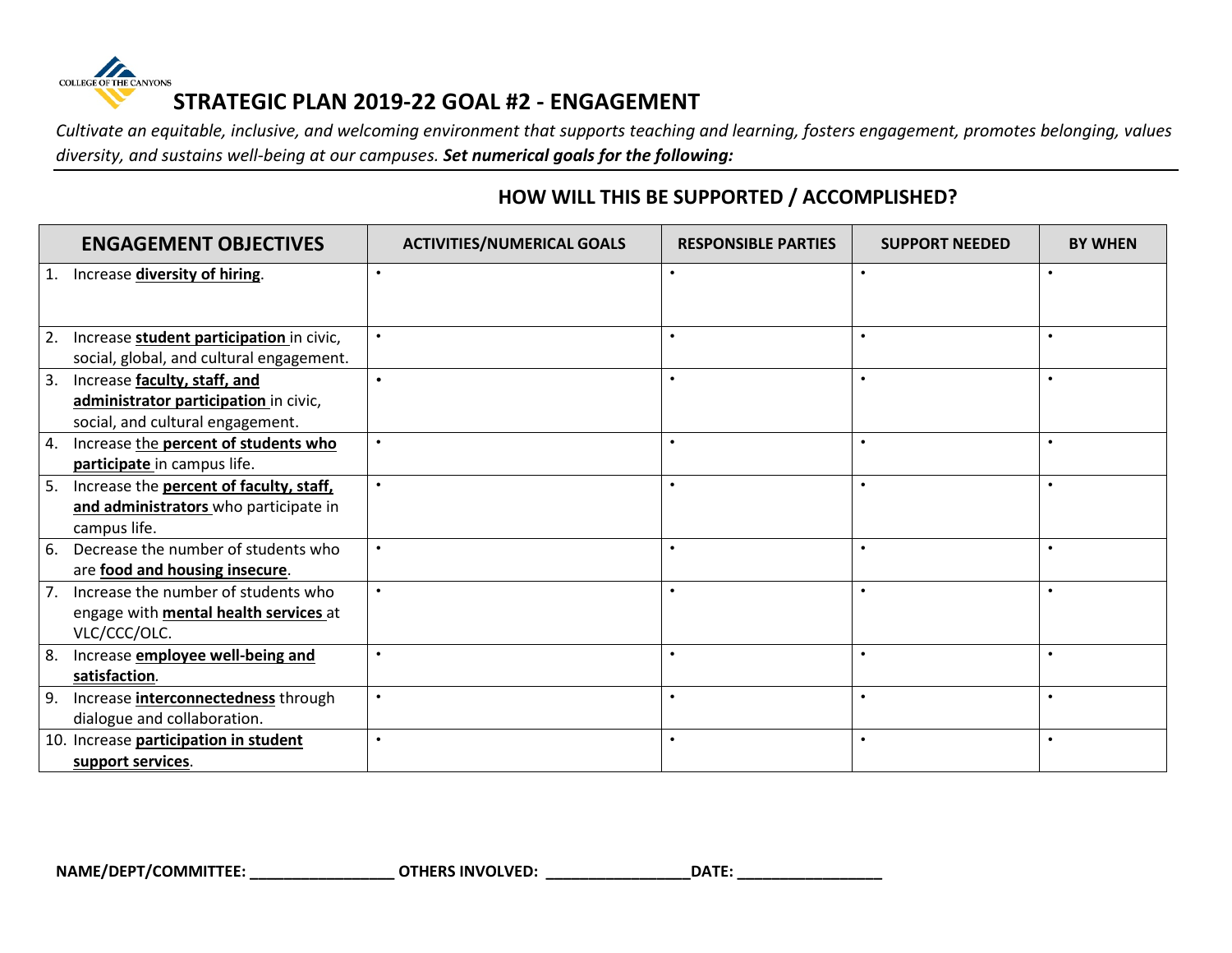

*Promote equitable student success, attainment of students' goals, and intentionally maximize opportunities for all students.*

## **HOW WILL THIS BE SUPPORTED / ACCOMPLISHED?**

| <b>SUCCESS OBJECTIVES</b>                                                                                                                                     | <b>ACTIVITIES</b> | <b>RESPONSIBLE PARTIES</b> | <b>SUPPORT NEEDED</b> | <b>BY WHEN</b> |
|---------------------------------------------------------------------------------------------------------------------------------------------------------------|-------------------|----------------------------|-----------------------|----------------|
| 1. Increase number of students earning non<br>ADT awards from 1,210 (17/18) to 1,452<br>$(21-22).$                                                            |                   |                            |                       |                |
| 2. Increase number of students earning ADT<br>awards from 905 (17/18) to 1177 in<br>$21/22$ ).                                                                |                   | $\bullet$                  |                       |                |
| 3. Increase number of certificates (12+<br>units) awarded from 1,187 (17/18) to<br>1,246 (21/22).                                                             |                   | $\bullet$                  |                       |                |
| 4. Increase number of noncredit certificates<br>awarded from 306 in (16/17) to 367<br>(21/22).                                                                |                   | $\bullet$                  |                       |                |
| 5. Increase percent of exiting CTE students<br>employed in field of study from 62%<br>(14/15 cohort) to 70% (21/22).                                          |                   |                            |                       |                |
| 6. Increase number of students completing<br>nine credit CTE units from 755 (16/17) to<br>868 (21/22).                                                        |                   | $\bullet$                  |                       |                |
| 7. Increase number of students who<br>transfer from 2,255 (16/17) to 2,300<br>(21/22).                                                                        |                   | $\bullet$                  |                       | $\bullet$      |
| 8. Increase completion of Transfer-Level<br>Math and English in Year 1 for first-time-<br>ever-in-college students by 10% from 434<br>(17/18) to 868 (21/22). |                   | $\bullet$                  |                       | $\bullet$      |
| 9. Increase student persistence, term-to-<br>term, from 63% (17/18) to 70% (21/22).                                                                           |                   | $\bullet$                  |                       | $\bullet$      |

NAME/DEPT/COMMITTEE: \_\_\_\_\_\_\_\_\_\_\_\_\_\_\_\_\_\_\_\_\_\_OTHERS INVOLVED: \_\_\_\_\_\_\_\_\_\_\_\_\_\_\_\_\_\_\_\_DATE: \_\_\_\_\_\_\_\_\_\_\_\_\_\_\_\_\_\_\_\_\_\_\_\_